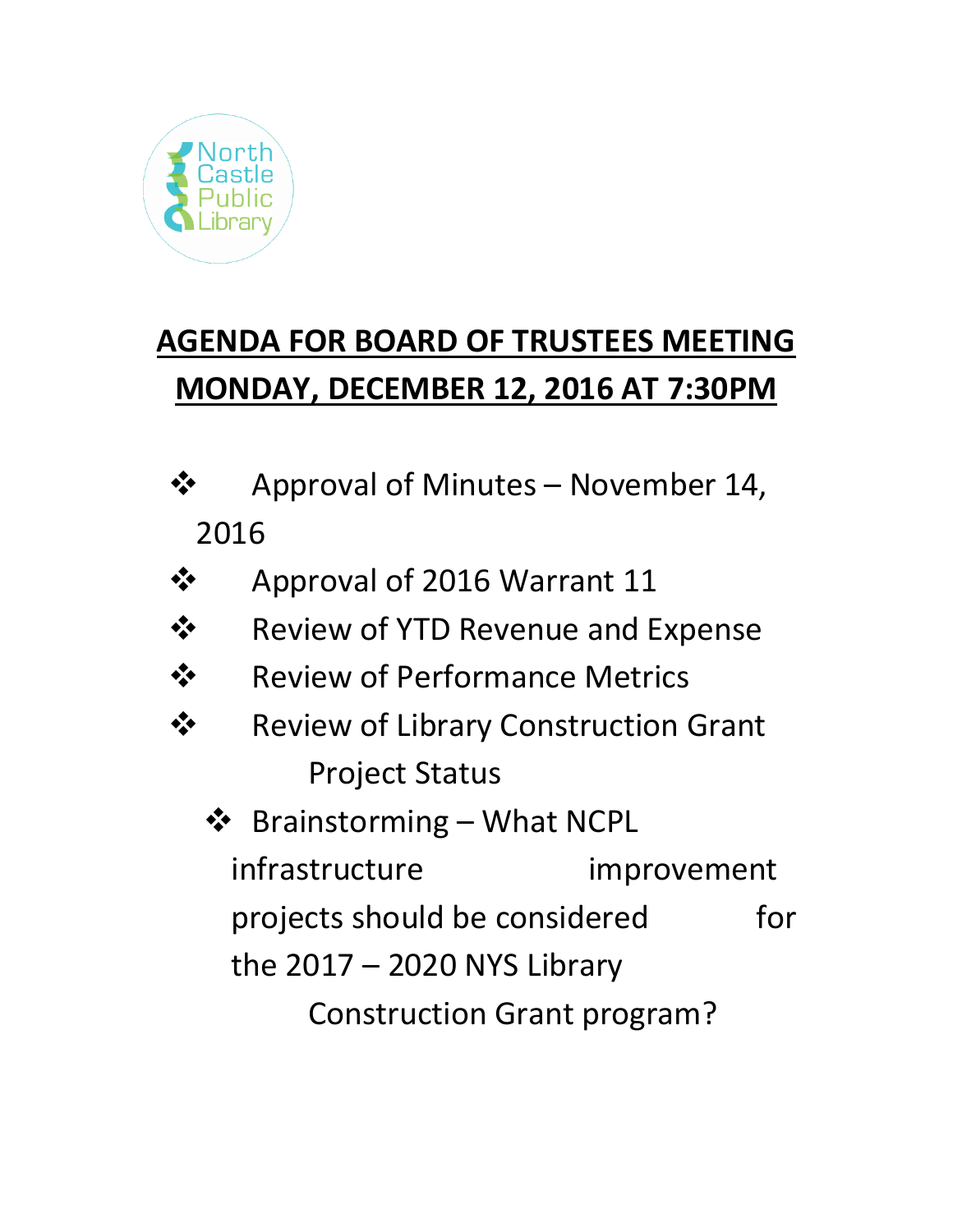# **North Castle Public Library**

**Library Board of Trustee Minutes – December 12, 2016** 

Sean Ryan called meeting to order at 7:38PM

#### **In attendance:**

**Trustees:** David Charney, Lisa Meyer Chorne, Jeanne Lapsker, Jerry March and Sean Ryan.

**Library:** Megan Dean, Edie Martimucci

**Friends:** Marilyn Heimerdinger

- **President's Report:** Programming attendance, digital circulation and patron visits are on course to be all time annual records for NCPL. Significant progress has been made on the fourth key metric of total circulation with over 12% YTY growth when many libraries are experiencing declines in circulation. Two key projects – replacement of failing Armonk YA Room lighting with more energy efficient LED technology and the Armonk generator installation (pending test) have just completed. Construction of the North White Plains deck is on course for a January completion – framing starts this week followed by installation of Trex the following week. Thank you to our town board and town administrator for their support of renovating the North White Plains facility.
- **Approval of Minutes**: A motion to approve the November 14, 2016 minutes was made by Jeanne and Lisa seconded.All were in favor.
- **Approval of Warrant 11:** Warrant 11 includes total expenses of \$37,557.74 of which the Friends are paying \$9,093.78. Thank you Friends for your continuing support!!! Scott Stopnik reviewed all invoices in this warrant and supported its approval. Jerry made motion to approve. David seconded. All were in favor.
- **Joint Trustee/Friends Meeting:** Marilyn invited all trustees to the February 22, 2017 Friends meeting. Agenda will focus on current library strategy and how to create an even stronger relationship between our organizations to benefit our library.
- **Brainstorming Session:** "What future infrastructure projects should NCPL undertake to accelerate our library's performance metric improvement?" The objective is to think about how we can evolve our facilities that support our transformation and provide flexible configuration alternatives. A summary of projects completed, projects committed via NYS Library Construction Grants and projects included in a withdrawn grant application were reviewed (attached). This brainstorming should lead to further analysis and actions in applying for required financing through construction grants and/or fundraising efforts. Ideas identified were:
- Create larger open spaces that can be flexibly reconfigured.
- Build spaces that can facilitate development and evolution of centers of competence/areas of expertise – i.e. art, STEAM, etc.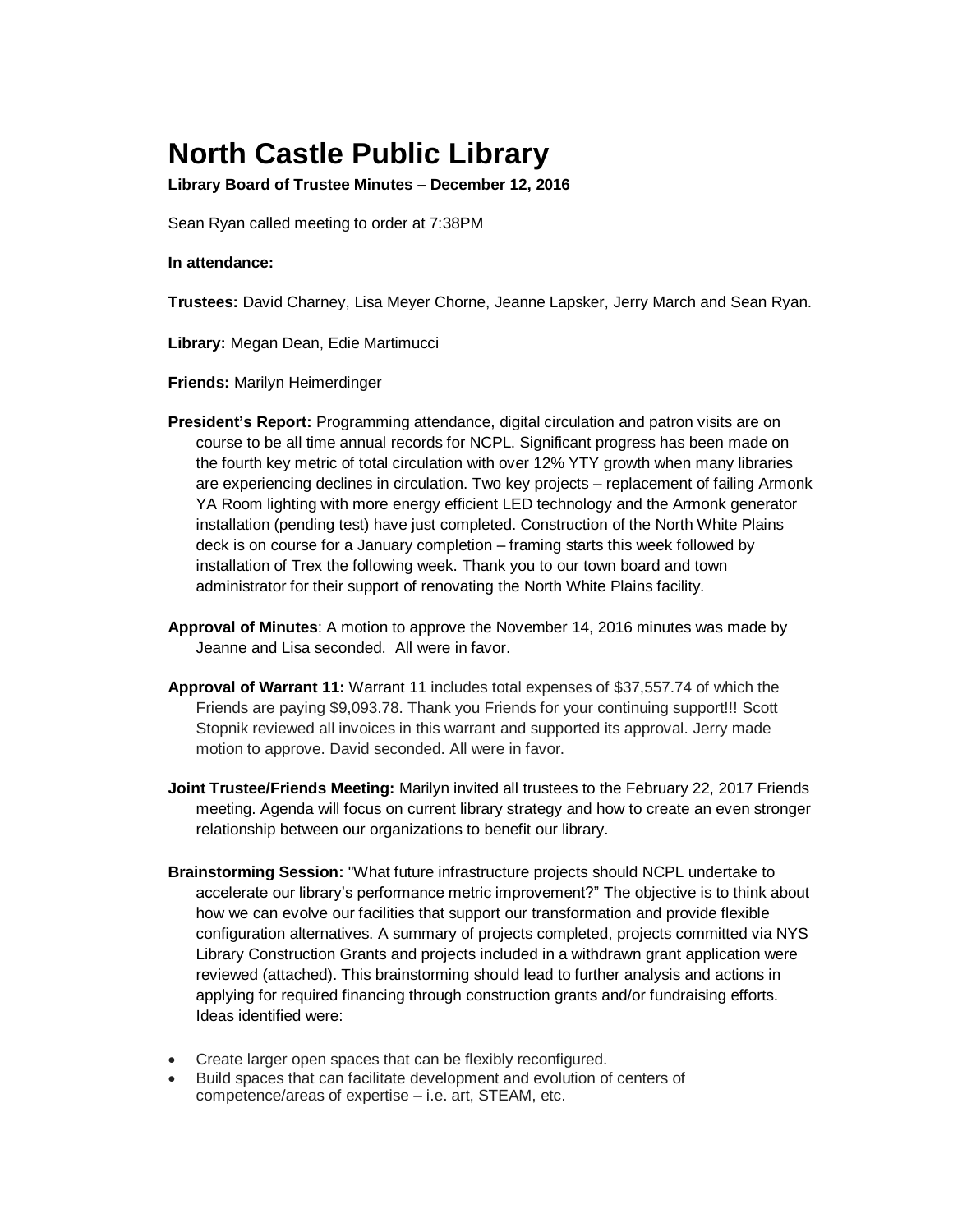- Develop innovation labs for youth, adults and families.
- When expanding/renovating the North White Plains branch build the "library of the future" vs. expanding our existing operation into a larger space. Should incorporate other ideas identified in this discussion into the design.
- Add meeting rooms.
- Introduce a café.
- Renovate all bathrooms.
- Acquire a mobile unit that can support flexible programming in both Armonk and North White Plains.
- Create additional outdoor meeting/study spaces.
- Introduce an art playground flow to children's area.

**Key vote:** Jerry made the motion, contingent on Civil Service approval, to eliminate one senior clerk position. David seconded. All were in favor.

The meeting was adjourned at 9:08pm. Our next meeting will take place on January 9, 2016.

Respectfully submitted,

Sean Ryan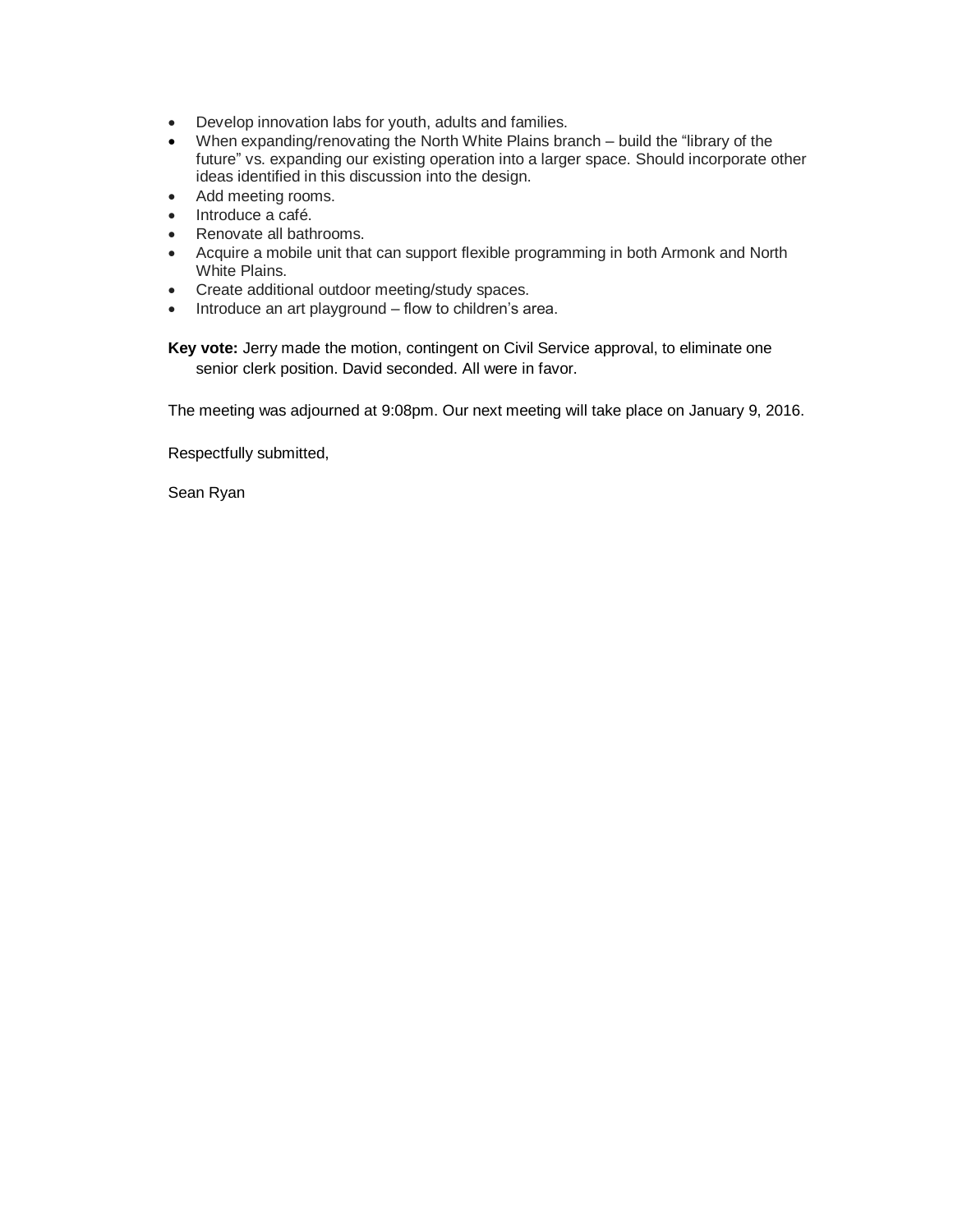## **NCPL Completed, In Process and Planned Construction Improvements**

#### **1. Completed Projects - 2013-2016**

| Project (major projects)                                                     | <b>Date</b> |        | Cost    |
|------------------------------------------------------------------------------|-------------|--------|---------|
| Replacement of Whippoorwill Hall Rooftop AC                                  |             | 2014   |         |
| \$16,545                                                                     |             |        |         |
| Replacement of Whippoorwill Hall Boiler                                      |             | 2014   |         |
| \$25,769                                                                     |             |        |         |
| Replacement of Whippoorwill Hall Doors                                       |             | 2014   |         |
| \$6,050                                                                      |             |        |         |
| Installation of Elson Room Fans                                              |             | 2014   |         |
| \$4,419                                                                      |             |        |         |
| Installation of Permanent Study Carrels                                      |             | 2014/5 |         |
| \$26,411                                                                     |             |        |         |
| Renovation of Armonk Children's Room (+ abatement)                           |             | 2014/5 |         |
| \$110,482                                                                    |             |        |         |
| Installation of LED Lighting in NWP Main Library Room                        |             | 2015   |         |
| \$7,770                                                                      |             |        |         |
| Replacement of Armonk Children's Room HVAC                                   |             | 2015   |         |
| \$9,175                                                                      |             |        |         |
| Armonk Break Room Renovation to Program Space (+ abatement)<br>\$39,049      | 2015        |        |         |
| Installation of Kent Place Automatic Door/Sidewalk/Lobby Heating<br>\$29,267 | 2016        |        |         |
| Installation of Generator - Armonk                                           | 2016        |        |         |
| $$20,633 +$                                                                  |             |        |         |
| Installation of LED Lighting in Armonk Teen Room                             | 2016        |        | \$5,212 |
| Construction of New Deck in NWP                                              | $2016 +$    |        |         |
| \$179,800                                                                    |             |        |         |
|                                                                              |             |        |         |

Total Spent

\$480,582

**2. Remaining NYS Library Construction Grant Project Work – 2017-2019**

This project list assumes completion of NWP deck in 2016. (Original expense of total grant application – includes completed projects)

#### **Awarded/Committed Grants**

#### **Project**

**Est. Cost**

2015-2018 NYS Library Construction Grant –Armonk (\$39,912)

• Michelman Room to Break Room entry and ramp. \$18,200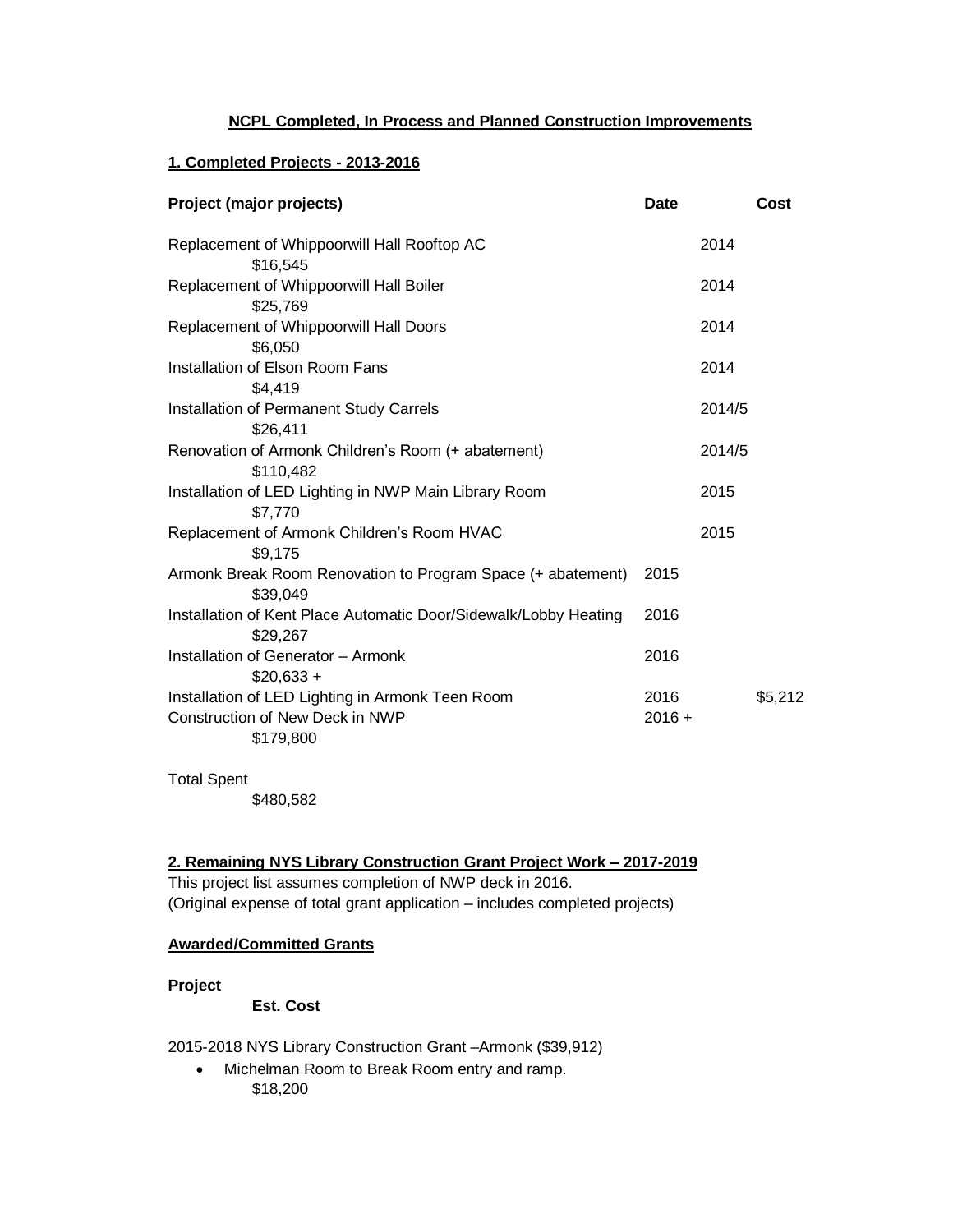• Steam boiler replacement. \$18,300

2015-2018 NYS Library Construction Grant – North White Plains (\$107,530)

• Electrical work for public workstations. \$25,000

2016-2019 NYS Library Construction Grant – North White Plains (\$248,050)

- Interior renovation of expanded NCPL space. \$140,000
- Carpeting for expanded NCPL space. \$18,050

Total Committed \$219,550

# **3. Withdrawn Grant Application**

#### **Project**

#### **Est. Cost**

2016-2019 NYS Library Construction Grant –Armonk

- Children's sunroom replacement/expansion. \$79,600
- Magazine Room and adjacent areas abatement. \$39,950
- Magazine Room renovation. \$19,340
- Carpeting for above new spaces. \$12,080
- Electrical to accommodate new technology solutions. **Example 218** \$2,336

Total Estimated Cost \$153,306

# **4. Future Projects (previously identified but not included in a NYS grant application)**

#### **Project**

**Est. Cost**

- New teen space on lower level \$250,000
- Roof replacement Armonk \$75,000